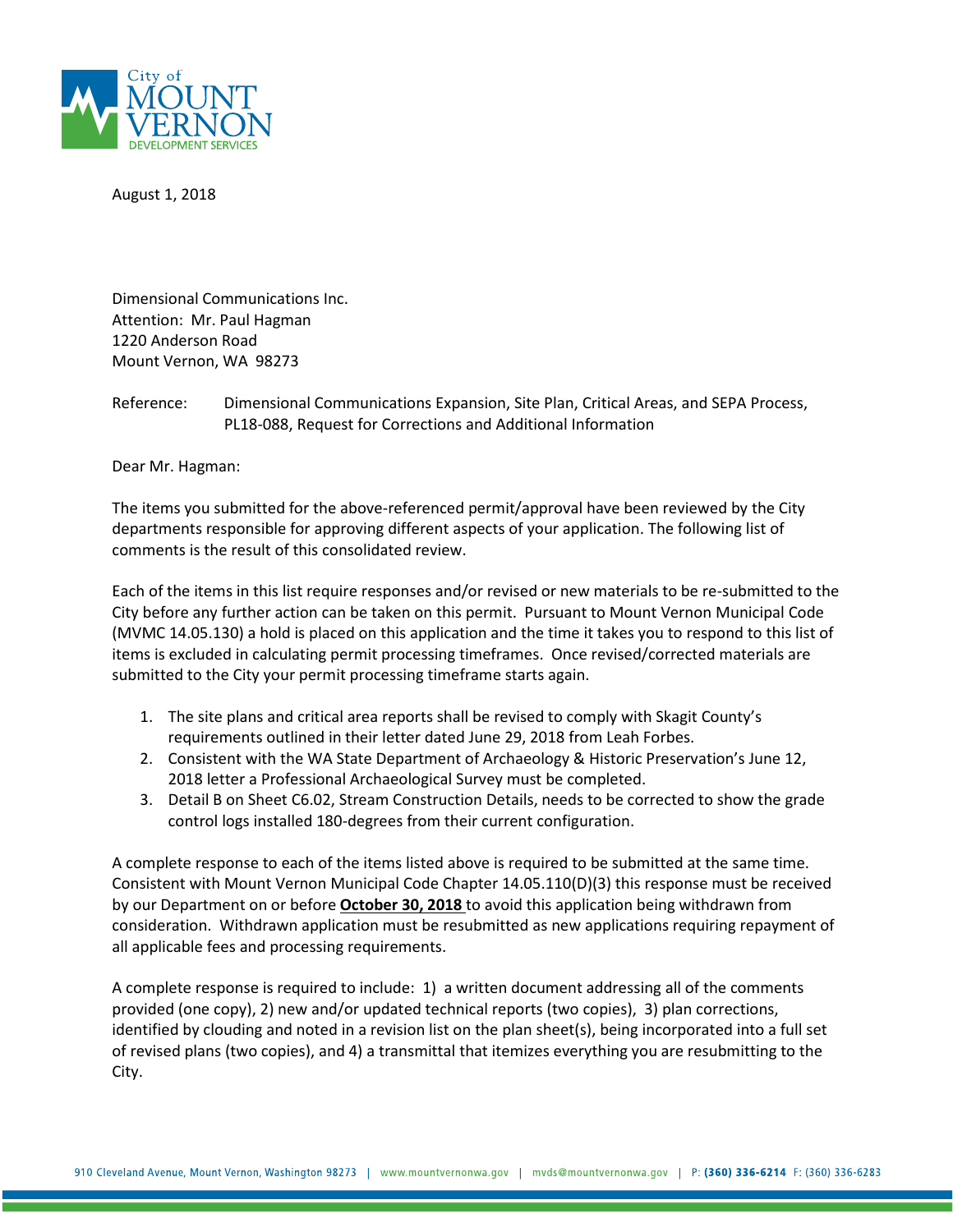August 1, 2018 Dimensional Communications Inc. Page 2 of 2

> We look forward to working with you as this application continues to be processed. Should you have questions or comments, do not hesitate to contact me at: (360) 336-6214 or via email at: rebeccab@mountvernnwa.gov.

Sincerely,

well

Rebecca S. Lowell, Principal Planner

C: Doug Schwind

Enclosures:

- Letter from Skagit County Planning & Development Services dated June 29, 2018
- Letter from DAHP dated July 12, 2018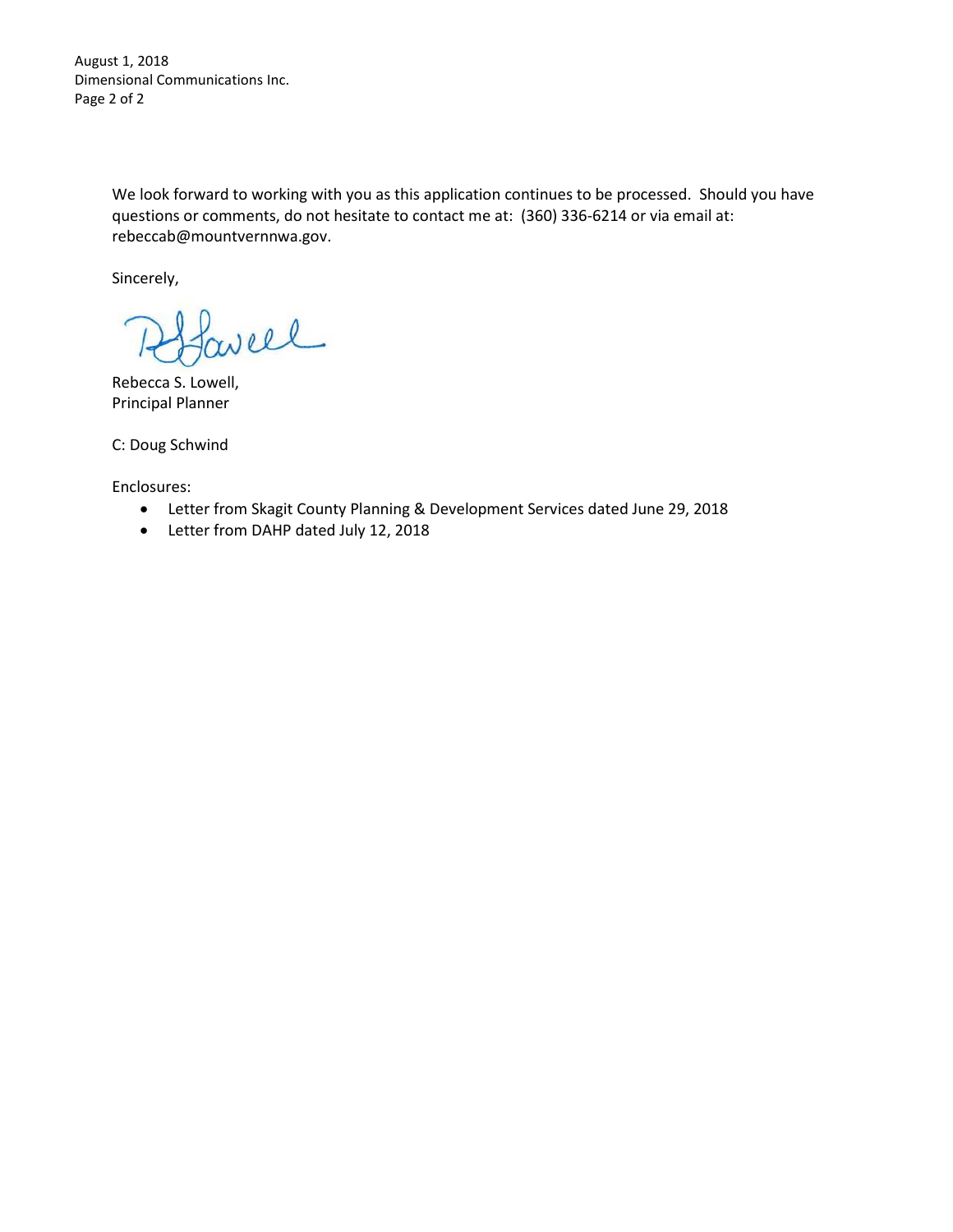

## **Planning & Development Services**

1800 Continental Place . Mount Vernon, Washington 98273 office 360-416-1320 · pds@co.skagit.wa.us · www.skagitcounty.net/planning

June 29, 2018

**City of Mount Vernon Development Services Department** Attn: Rebecca Lowell, Principal Planner 910 Cleveland Avenue Mount Vernon, WA 98273

Re: PL18-088, Dimensional Communications Expansion

Dear Mrs. Lowell,

Thank you for the opportunity to comment on this proposal.

Puget Consulting & Restoration was notified by email on March 21, 2018 that the following permits/approvals are needed from Skagit County prior to commencing site work: critical areas review, floodplain development permit, and grading permit. To date, we have received a critical areas review application (File #PL18-0170) and a floodplain development permit (File # FP18-0023).

We have reviewed the Critical Area Assessment Report prepared by Puget Consulting & Restoration dated June 2017. The regulatory analysis provided did not include Skagit County standards and requirements pursuant to Skagit County Code 14.24.

A Type F watercourse with a bankfull width of greater than five feet requires a 150 foot buffer (SCC 14.24.530(1)(c)). This entire buffer must be planted with native vegetation and permanently protected.

Wetland C has been identified as a Category II wetland. Pursuant to SCC 14.24.230(1)(b), a Category II wetland with a habitat score of 8 points adjacent to a high land use impact requires a 300 foot buffer. The wetland and associated buffer must be planted with native vegetation and permanently protected.

The mitigation plan will need to be modified to include these expanded planting areas. In addition, the planting plan should provide more detail as to where the different species will be installed. The mitigation monitoring plan does not provide annual performance standards. With no benchmarks between year 1 and year 7 it will be difficult to determine success or failure early on.

It is unclear whether the project proponent has considered potential impacts to offsite properties. There appears to be potential for floodplain impacts as well as encroachment onto offsite properties from expanded buffers.

Skagit County holds Protected Critical Areas on portions of the project site (AF#200007100106 and AF#200504140043). We will work with our legal counsel to determine what actions need to be taken in regards to those. The portion of the proposal within County jurisdiction will need to show compliance with SCC 14.24.090 to provide permanent protection.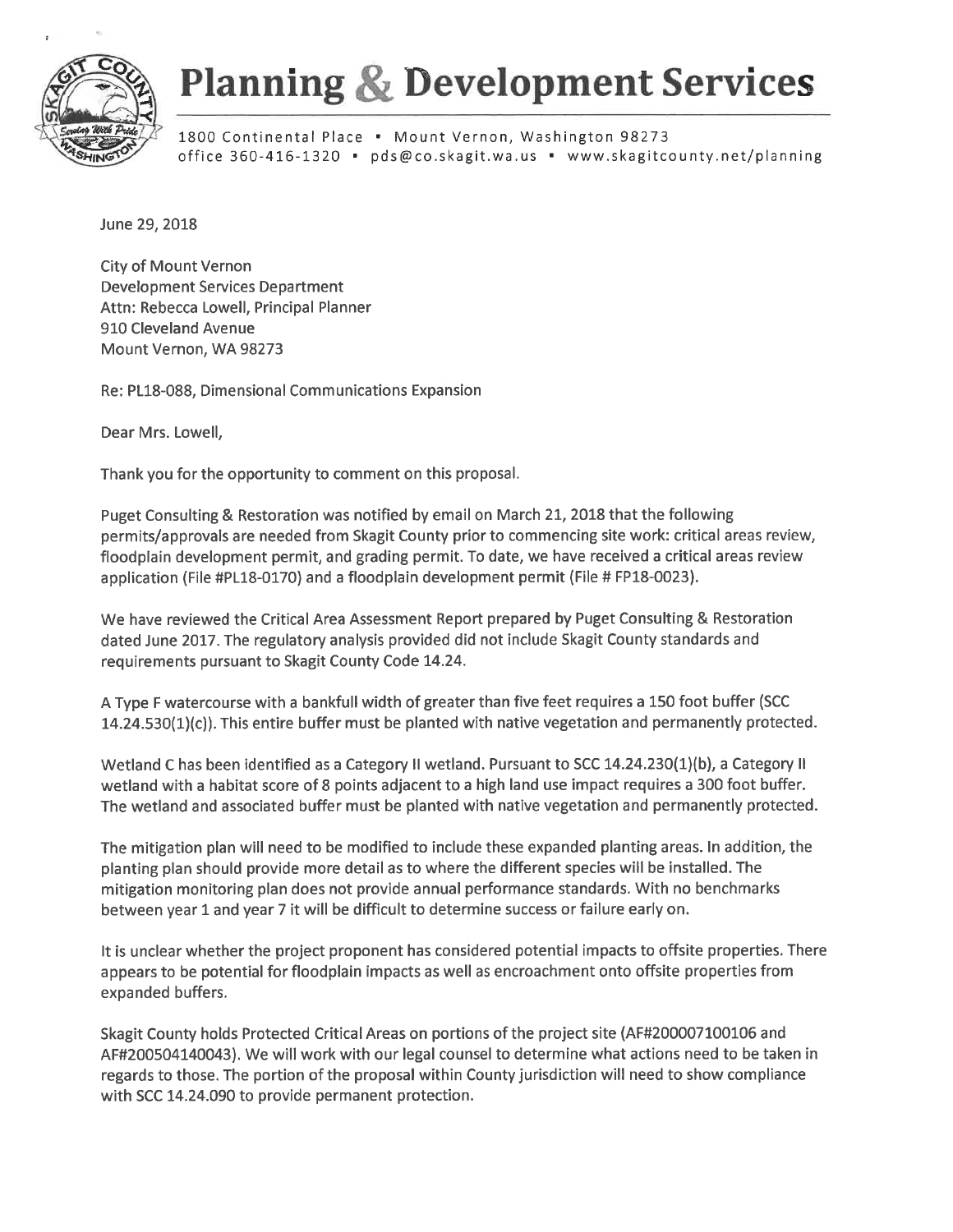Please feel free to contact our office with any questions.

Sincerely,

ä

Langnes

Leah Forbes, AICP **Senior Planner** 

Dimensional Communications, Paul Hagman CC: Sundance Energy, Lawrence Felzer **Puget Consulting & Restoration, Tess Cooper**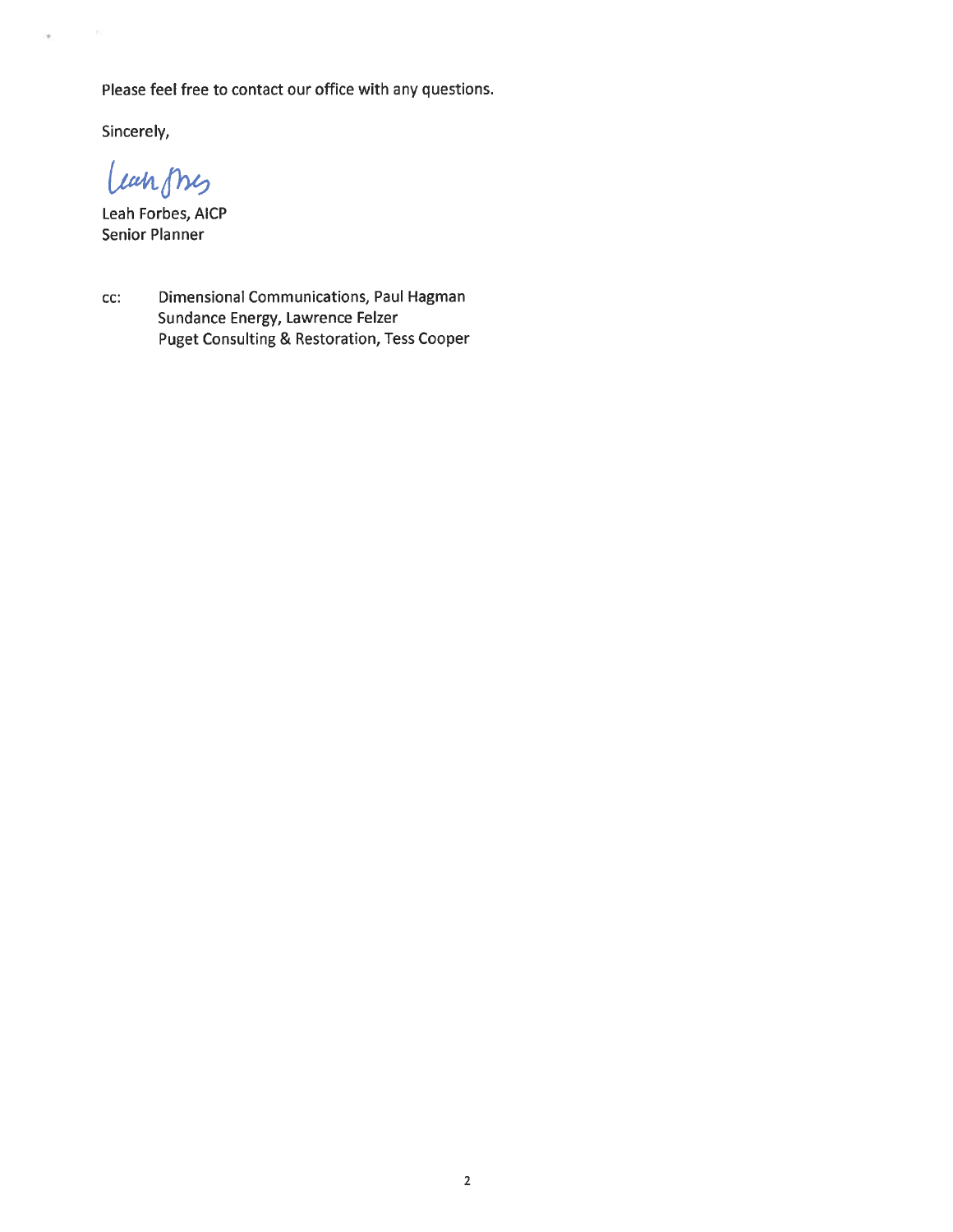Allyson Brooks Ph.D., Director State Historic Preservation Officer



July 12, 2018

Ms. Rebecca Lowell Senior Planner City of Mount Vernon 910 Cleveland Ave. PO Box 809 Mount Vernon, WA98273

In future correspondence please refer to: Project Tracking Code: 2018-04-02633 Property: Dimensional Communications Inc Addition PL18-088 **Re: Archaeology - Survey Requested**

Dear Ms. Lowell:

Thank you for contacting the Washington State Historic Preservation Officer (SHPO) and Department of Archaeology and Historic Preservation (DAHP) and providing documentation regarding the above referenced project. Archaeological site 45SK40, a large precontact archaeological site, is located approximately 900 feet from the project area. The archaeological site boundaries were never fully defined and archaeological resources associated with this site may be present within the project area. Please be aware that archaeological sites are protected from knowing disturbance on both public and private lands in Washington States. Both RCW 27.44 and RCW 27.53.060 require that a person obtain a permit from our Department before excavating, removing, or altering Native American human remains or archaeological resources in Washington. Failure to obtain a permit is punishable by civil fines and other penalties under RCW 27.53.095, and by criminal prosecution under RCW 27.53.090.

Chapter 27.53.095 RCW allows the Department of Archaeology and Historic Preservation to issue civil penalties for the violation of this statute in an amount up to five thousand dollars, in addition to site restoration costs and investigative costs. Also, these remedies do not prevent concerned tribes from undertaking civil action in state or federal court, or law enforcement agencies from undertaking criminal investigation or prosecution. Chapter 27.44.050 RCW allows the affected Indian Tribe to undertake civil action apart from any criminal prosecution if burials are disturbed.

Archaeological site 45SK40 was recorded in 1953 and revisited in 1979, but the site boundaries were never defined. It is likely that the site is larger than it is currently mapped. **We request a professional archaeological survey of the project area prior to ground disturbance. If archaeological resources are present a permit from DAHP will be required under RCW 27.53. The completed survey should be submitted to DAHP and the interested Tribes for review prior to ground disturbance. DAHP will determine the need for a DAHP permit and additional archaeological work under RCW 27.53.**